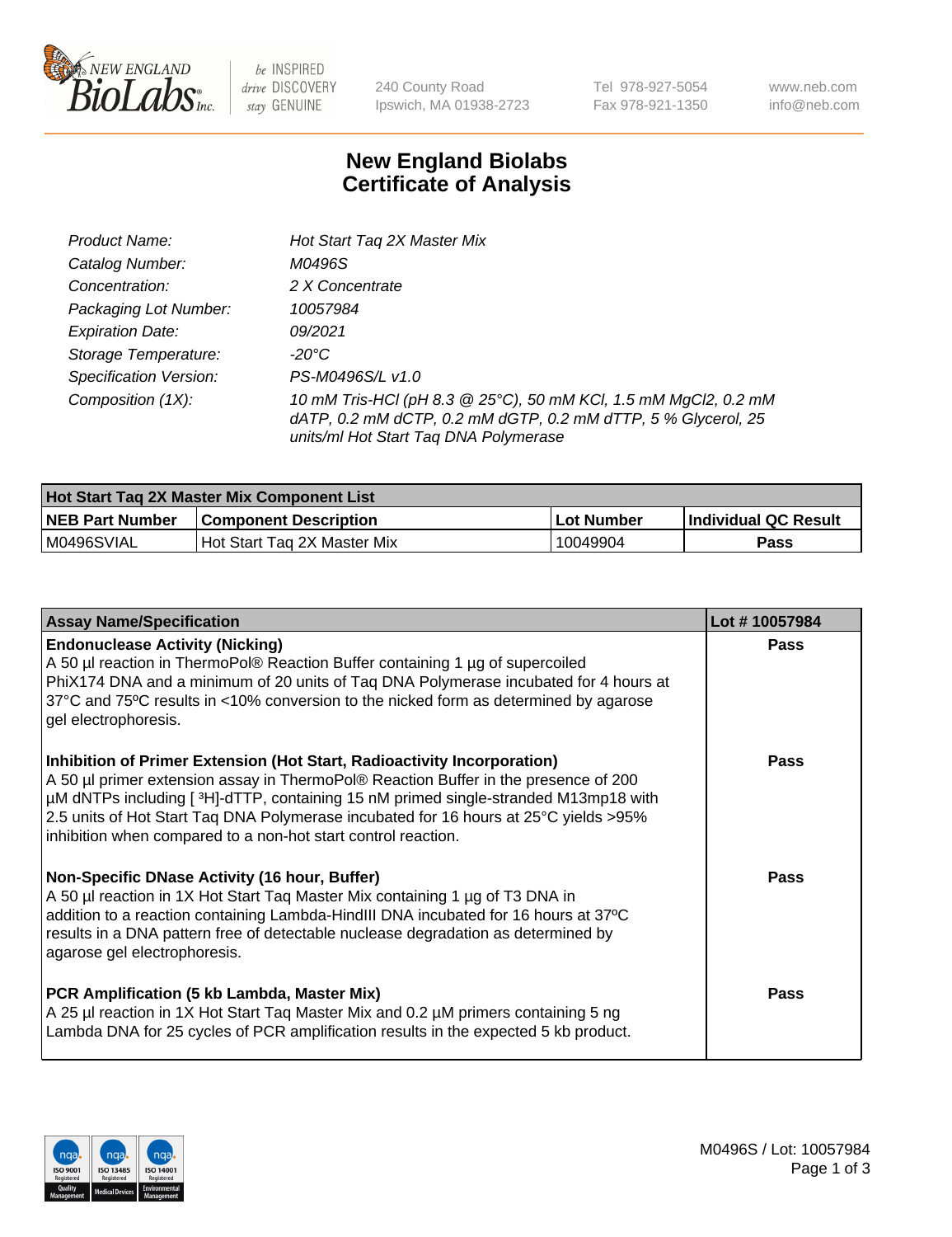

be INSPIRED drive DISCOVERY stay GENUINE

240 County Road Ipswich, MA 01938-2723 Tel 978-927-5054 Fax 978-921-1350 www.neb.com info@neb.com

| <b>Assay Name/Specification</b>                                                                                                                                                                                                                                                                                                                                                                                                     | Lot #10057984 |
|-------------------------------------------------------------------------------------------------------------------------------------------------------------------------------------------------------------------------------------------------------------------------------------------------------------------------------------------------------------------------------------------------------------------------------------|---------------|
| PCR Amplification (Hot Start 2 kb Lambda DNA, Master Mix)<br>A 50 µl reaction in 1X Hot Start Tag Master Mix and 0.2 µM primers containing 20 pg<br>Lambda DNA and 100 ng Human Genomic DNA for 30 cycles of PCR amplification results<br>in an increase in yield of the 2 kb Lambda product and a decrease in non-specific<br>genomic bands when compared to a non-hot start control reaction.                                     | <b>Pass</b>   |
| <b>Phosphatase Activity (pNPP)</b><br>A 200 µl reaction in 1M Diethanolamine, pH 9.8, 0.5 mM MgCl2 containing 2.5 mM<br>p-Nitrophenyl Phosphate (pNPP) and a minimum of 100 units of Taq DNA Polymerase<br>incubated for 4 hours at 37°C yields <0.0001 unit of alkaline phosphatase activity<br>as determined by spectrophotometric analysis.                                                                                      | <b>Pass</b>   |
| <b>Protein Purity Assay (SDS-PAGE)</b><br>Taq DNA Polymerase is ≥ 99% pure as determined by SDS-PAGE analysis using Coomassie<br>Blue detection.                                                                                                                                                                                                                                                                                    | <b>Pass</b>   |
| <b>qPCR DNA Contamination (E. coli Genomic)</b><br>A minimum of 5 units of Hot Start Tag DNA Polymerase is screened for the presence of<br>E. coli genomic DNA using SYBR® Green qPCR with primers specific for the E. coli 16S<br>rRNA locus. Results are quantified using a standard curve generated from purified E.<br>coli genomic DNA. The measured level of E. coli genomic DNA contamination is $\leq 1$ E.<br>coli genome. | <b>Pass</b>   |
| <b>RNase Activity (Extended Digestion)</b><br>A 10 µl reaction in NEBuffer 4 containing 40 ng of a 300 base single-stranded RNA<br>and a minimum of 1 µl of Hot Start Taq 2X Master Mix is incubated at 37°C. After<br>incubation for 4 hours, >90% of the substrate RNA remains intact as determined by<br>gel electrophoresis using fluorescent detection.                                                                        | <b>Pass</b>   |
| <b>Single Stranded DNase Activity (FAM-Labeled Oligo)</b><br>A 50 µl reaction in ThermoPol® Reaction Buffer containing a 10 nM solution of a<br>fluorescent internal labeled oligonucleotide and a minimum of 25 units of Taq DNA<br>Polymerase incubated for 30 minutes at 37°C and 75°C yields <10% degradation as<br>determined by capillary electrophoresis.                                                                    | Pass          |

This product has been tested and shown to be in compliance with all specifications.